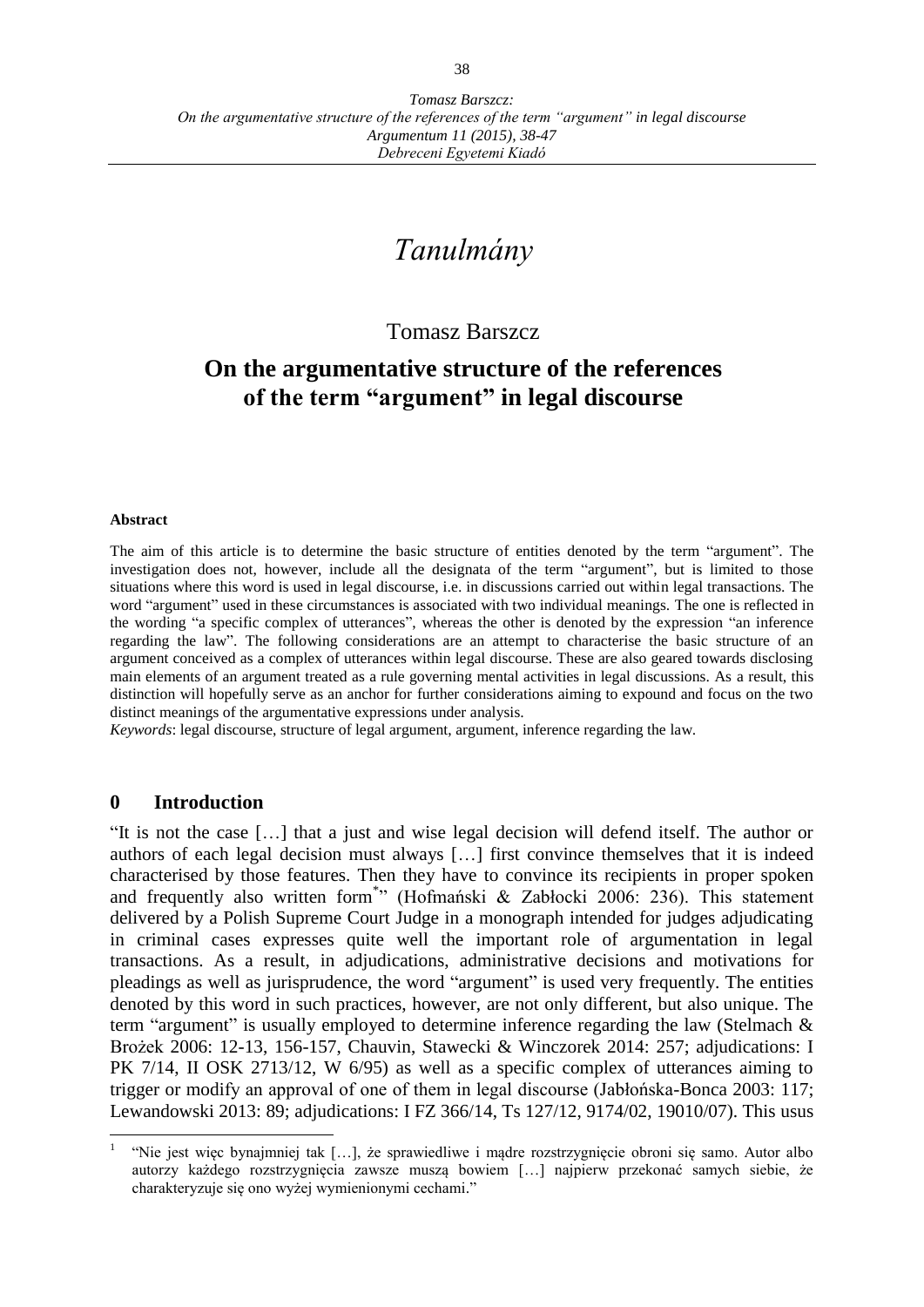is the subject of the investigation. Its purpose is to give details of what can be concluded about the structure of each designatum of the term "argument" when it is used: 1) exclusively in the discussion conducted with reference to a decision pursuant to which the authority applies the law to the given case<sup>2</sup> and 2) interchangeably with the expression "a complex of utterances" or wording "an inference regarding the law." The following investigation can be therefore treated as a contribution to expound and focus on the two meanings of the term "argument" whenever it is employed in legal discourse.

## **1 Argument as a complex of utterances**

 $\overline{a}$ 

A group of phrases that is denoted by the term "argument" is distinguished from any other set of utterances by its objective. Each argument treated as a system of finite strings of words with a certain meaning (as in a complex of utterances) is aimed to trigger or modify the approval of the people it was presented to (the audience), in relation to a finite string of words with a certain meaning that belongs to this system. It means that the argument is always bipartite. The first part is presented to the audience with the view to bring about the approval of the other part (also known to the audience). The approval, and this point should be underlined, is to be made because of the contents revealed to the audience and the relationship between the two parts. The part of an argument delivered in order to receive approval (i.e. at least one finite string of words with a certain meaning) is usually determined by the expression "the premise (or the premises) of the argument." The next part, which is to receive approval (i.e. exactly one finite string of words with a certain meaning) is usually indicated by the expression "the conclusion of the argument" (Perelman 2002: 21-22; Korolko 1990: 84; Soccio & Barry 1991: 6-7).

Every argument treated as a complex of utterances consists of two sets. The first is a single element composed of the conclusion and the other contains a minimum of one element, which is composed of the premises. This framework of the argument's structure needs to be considered using four remarks, which remain valid for the structure of most arguments, including the structure of every argument specific to legal discourse. First, the conclusion of the argument is not necessarily articulated. It may be implied for the audience to infer. Second, the argument's conclusion constitutes a reference point for differentiating among arguments which have been used in a given discussion. The conclusion makes it possible to distinguish a single argument from a set of utterances forming the discussion. Third, in principle, there is no limit to the number of premises in the argument, and each premise can consist of an unlimited number of words.<sup>3</sup> Fourth, the relationship between the conclusion of the argument and its premise, as well as between the premises themselves, may be different in nature. The arguments can be organised according to a scheme based either on the relation of

<sup>&</sup>lt;sup>2</sup> The expression "a discussion conducted with a reference to a decision pursuant to which the authority applies the law to the given case" defines a legal discourse. The article concerns a legal discourse that occurs in European culture. I only investigated discussions conducted with a view to render a legal decision that is carried out either in English, Polish or French.

<sup>&</sup>lt;sup>3</sup> The expression "in principle" indicates that there are circumstances which defy building an argument on a large number of premises or forming premises with complicated structures. For instance, a large number of characters in the text may discourage readers from familiarising themselves with its content, whereas a lengthy speech might not so much convince listeners to approve of the conclusion, but rather tire them with the content presented (Perelman 2002: 182).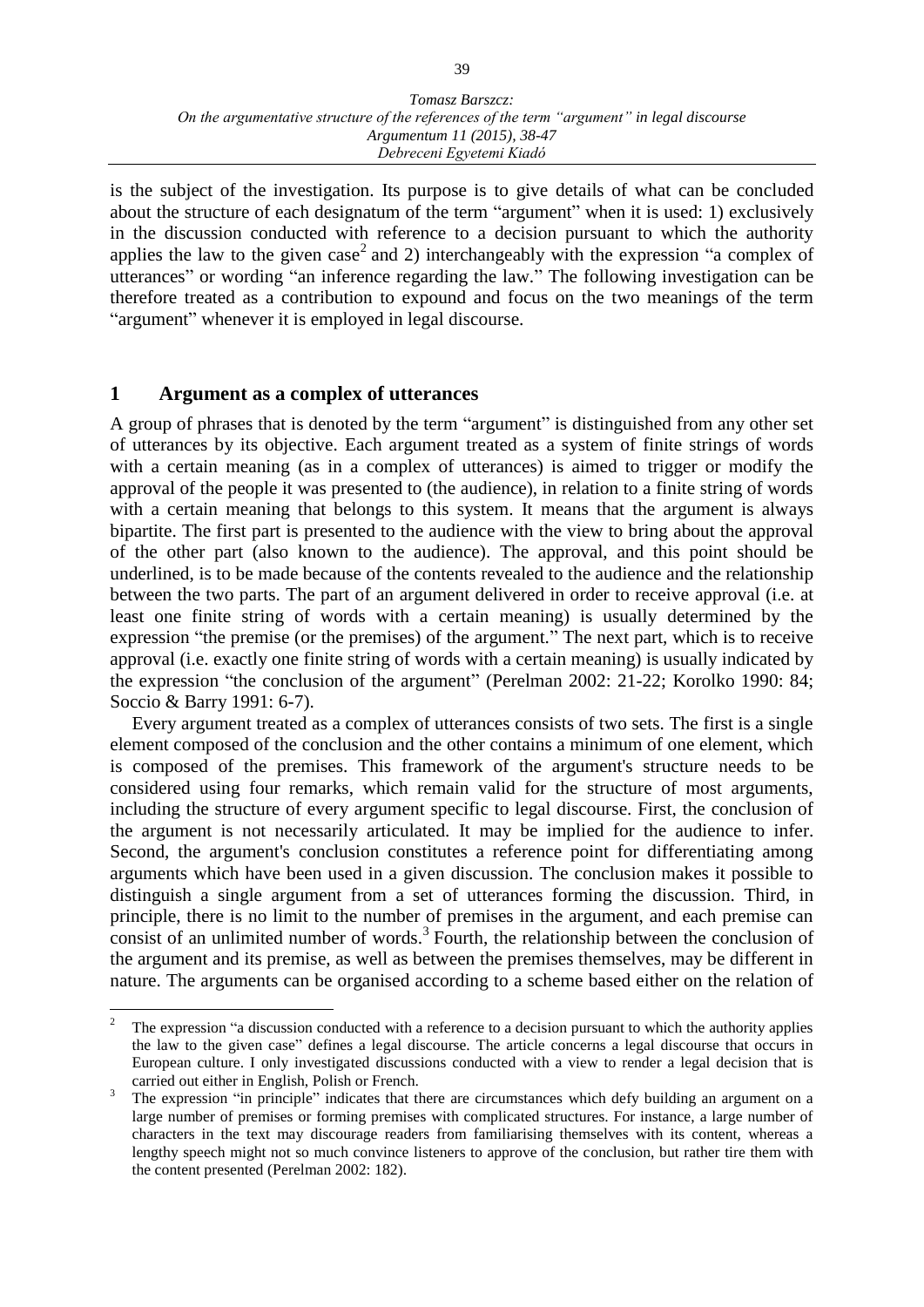#### *Tomasz Barszcz: On the argumentative structure of the references of the term "argument" in legal discourse Argumentum 11 (2015), 38-47 Debreceni Egyetemi Kiadó*

entailment or on rules which do not constitute any logical principle but state that it is reasonable to approve of the argument's conclusion. Furthermore, based on the above remarks, it should be stressed that: (a) in order to receive the approval of the conclusion, it is not necessary to build an argument on the basis of logical principles (Cf. Soccio & Barry 1991: 3-5);<sup>4</sup> (b) it is not necessary for the links between elements of the argument to undergo a linguistic description;<sup>5</sup> (c) each premise of an argument may support its conclusion together with other premises or independently of them.<sup>6</sup>

The specific objective of the argument (in comparison to other varieties of utterances) determinates that the mental attitudes of the audience need to be taken into account while formulating the argument. The basic determinant of a legal discourse participants' mental attitudes is the law. However, it is not an abstract idea of the law, but rather a set of "rules of conduct, established or accepted by the appropriate authorities of a State, the observance of which is, when need be, enforced by means of coercion available to this State<sup>\*\*\*</sup>' (Chauvin, Stawecki & Winczorek 2014: 17).<sup>8</sup> If the law does constitute such a set of rules of conduct (especially: a system of legal norms), then each participant in a legal discourse should recognise the issue of application of the law. What cannot be ignored in legal discourse is that a State authority (an office holder) applied the law by issuing such and such a legal decision or that a State authority (an office holder) will apply the law and probably issue such and such a legal decision (Perelman 1966: 373-375). If a legal decision in turn determines that a particular legal norm is valid and entails legal consequences defined thereunder for a particular constellation of facts, i.e. for an actual state of affairs (Chauvin, Stawecki & Winczorek 2014: 229-230; Gromski 2010: 301-302), $9$  then each argument used exclusively in the legal discourse attempts to form, by means of premises, the approval of a conclusion which belongs to one of the three sets. The first set is defined by the expression "legal norm X is valid," the second by the expression "fact X occurred," and the third by the expression "fact X results in consequences defined by X legal norm" (Pulka 2010: 244).

The three above-provided expressions require some explanation. The expression "legal norm X is valid" covers a verbalisation of the result of interpreting the law. The interpretation of the law comes down to concluding that a particular legal norm is valid. And a particular

 $\overline{4}$ Nevertheless, for the sake of achieving the argument's objective it is, of course, desirable to organise the argument on the basis of logical principles. For example, *an alibi –* i.e. an argument aimed at convincing the audience that a person who is accused of an unlawful act was, in fact, not present at the place where the unlawful act took place, and which, by extension, is ultimately an argument that follows the logical principle *modus tollendo tollens,* is considered one of the most effective lines of defence.

<sup>5</sup> The premise "I can feel it" made in favour of the conclusion "Eulalie loves Peter" may serve as an example.

<sup>6</sup> For instance, the statement "John is a lawyer" supports the statement "John is suitable to be a prosecutor", regardless of the statement "John is fair" and regardless of the statement "John is hardworking", which may also support the claim to promote John to prosecutor. In turn, in order to justify the statement "Peter knows a lot about cars", it is not sufficient to state that "every mechanic knows a lot about cars" or merely use the statement "John is a mechanic", but both these statement need to be employed.

<sup>7</sup> "Prawnicy akceptują zwykle pojęcie «prawa w znaczeniu prawniczym», czyli prawa jako *zespołu reguł ustanowionych bądź uznanych przez odpowiednie organy państwa, wobec których posłuch zapewniony bywa w ostateczności dzięki przymusowi jaki może stosować to państwo*".

Here I touched upon a basic question concerning jurisprudence. Its most operational form is "what is the nature of law?" The quoted definition, I assume, consisted of undisputed elements (Murphy & Coleman 1984: 7-13; Kość 2002: 67-78; Pokol 2001: 18).

The application of law comprises the decisions: 1) concerning the interpretation of legal norms, 2) concerning the facts of the case, 3) that the interpreted legal norm is applicable in the given case (Cf. Brożek 2008: 188-189).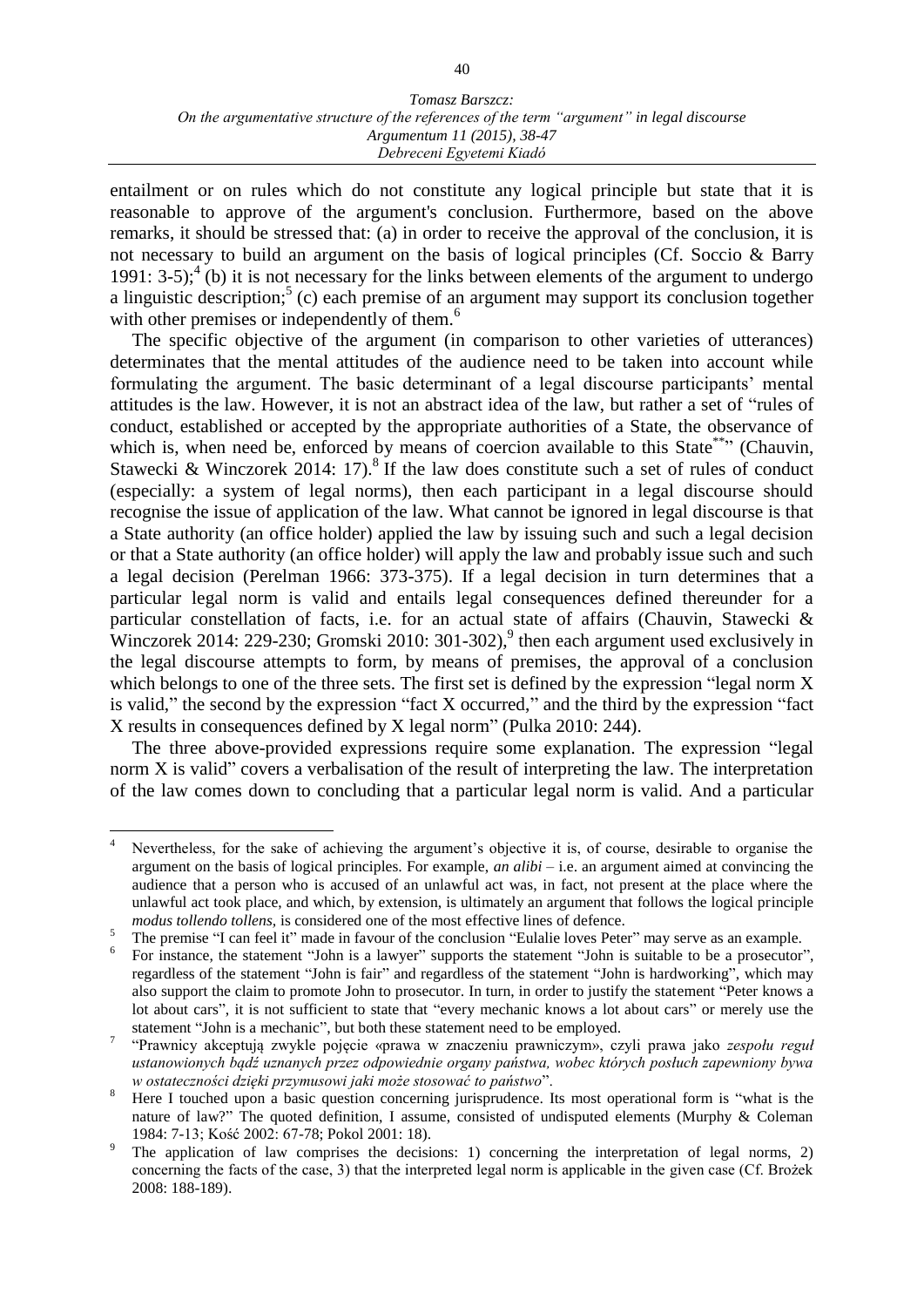legal norm is valid if within a certain legal system (according to which the legal decision is to be made) a subject of a certain kind is either ordered, allowed, or prohibited from performing (aborting) a certain kind of action under certain kinds of circumstances. Utterances concerning the legal system and the subject, action and circumstances of the legal norm are formulated on the basis of legal texts (i.e. the content of normative acts), evaluations, values or court practices, and furthermore by means of juxtaposing these entities with the rules developed or at least approved of by jurisprudence and legal practice.

The expression "fact X occurred" should be understood as a verbalisation of the result of the fact's establishment, which is essential to the solution of a case. Each utterance on the subject of this kind of finding's results describes a specific factual circumstance. Their sum, in turn, provides the profile of the characteristics of factual circumstances (the actual states of affairs), based on a legal decision which can be made under an interpreted legal norm.

The expression "fact X results in consequences defined by X legal norm" represents a verbalisation of a subsumption's result. During the subsumption, the established factual circumstances are assigned to the interpreted legal norm, which directly results in recognizing that these circumstances trigger the effects mentioned in this legal norm (Gromski 2010: 320-  $321$ ).<sup>10</sup> Each utterance connected directly with the result of the subsumption claims that a particular fact is relevant in the framework of a particular legal norm or entails, within the framework a legal norm, specific effects.

The presented classification concerning the conclusions of the argument facilitates a clear description of its premises' characteristics. Since the expression "legal norm X is valid" covers a verbalisation of the result of interpreting the law, then an argument whose conclusion is an utterance which fits into this expression will represent actions undertaken to reconstruct (interpret) a legal norm. Its premises, therefore, will be utterances regarding the material which was the basis for the legal norm *(i.e. references, descriptions and evaluations of legal* texts, values or a court practice), but also the directives (rules) for interpreting the law which were employed in a given case.

An argument concluded in an utterance fitting the expression "fact X occurred" is a tool used to form an approval for factual circumstances whose legal effects are to be determined. The premises for such an argument are therefore utterances describing a given actual state of affairs (its elements) and also utterances determining a legal permission, order or prohibition with regard to the establishment of the fact. The set of the last-mentioned utterances, as in the case of the previously discussed argument, consists of utterances relating to the characteristics of the matter which was the basis for a legal norm, but also utterances which govern the interpretation of the law, employed in the fact's establishment.<sup>11</sup>

If the conclusion of the argument belongs to the set described by the expression "fact  $X$ results in consequences defined by legal norm X," then each of its premises is an utterance which builds one of two other sets. The former, i.e. the set of the primarily applicable premises, includes utterances encompassed in the expression "legal norm X is valid" as well as utterances encompassed in the expression "fact X occurred." The latter set consists of utterances eligible to be the premise of an utterance that constitutes the set of primarily

 $10$ <sup>10</sup> It should be stressed that the subsumption is "an intellectual step" (Ziembiński 1976: 275-276). It is intellectual activity.

When engaged in applying the law, one must remember that the establishment of the fact accounts for legal norms, especially for the norms regulating the evidence procedure. Hence, there is a need for the data concerning legally classifiable facts (i.e. data communicating by utterance encompassed in the expression "fact X occurred") to be obtained in compliance with legal norms defined by directives of interpretation.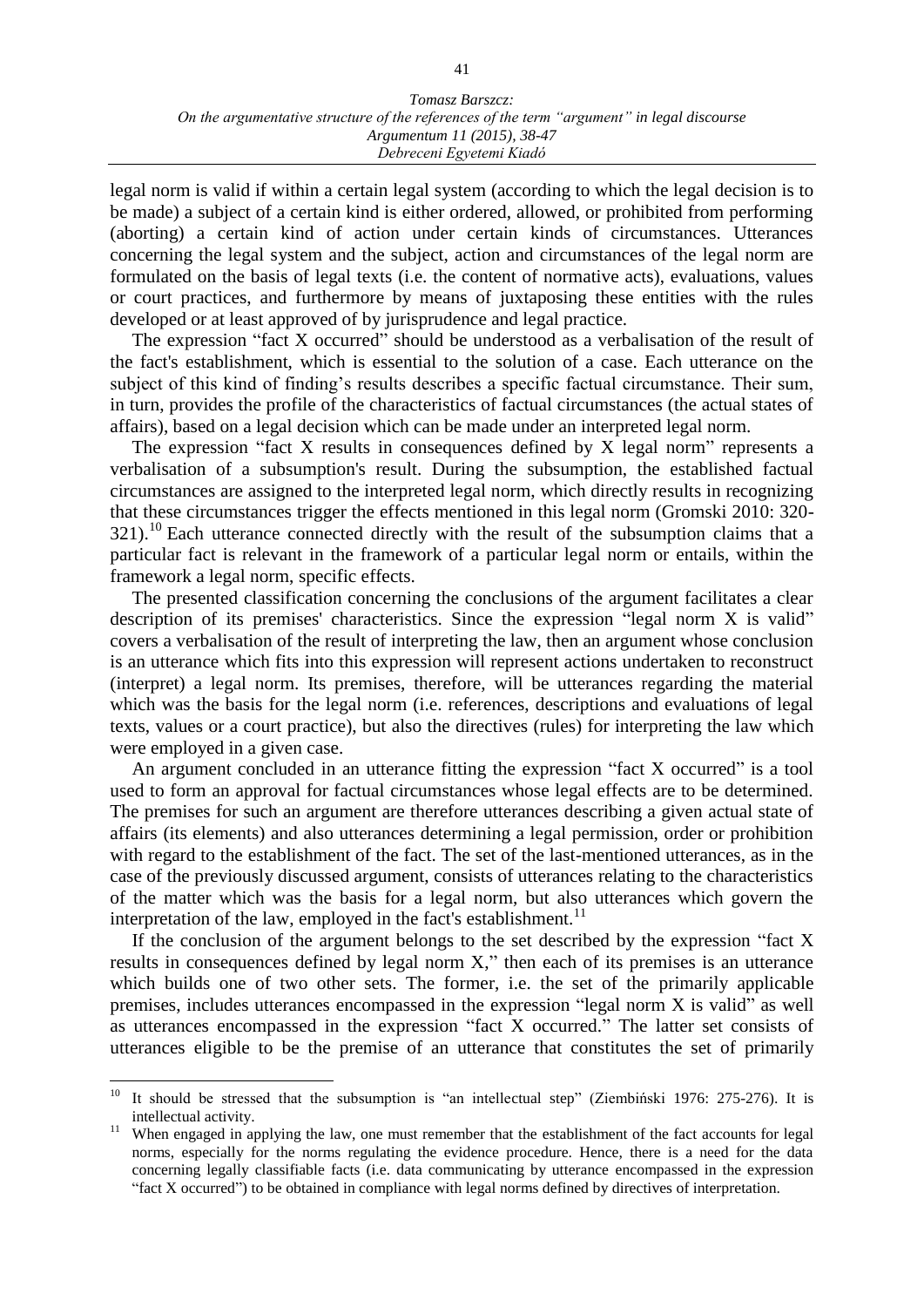applicable premises. To construct and to communicate an argument on the conclusions encompassed in the expression "fact X results in consequences defined by legal norm X" requires a prior interpretation of the legal norm as well as the establishment of the fact.

Based on the above reflections, it should be concluded that the set of utterances eligible to constitute an argument's premises consists of descriptive utterances, evaluative utterances and suggestive utterances. The basic structure of a descriptive utterance is represented by the expression "X is (not) Y" or the expression "X does (not) exist." The main scheme of an evaluative utterance is expressed by "X does (not) approve of Y." In turn, every suggestive utterance is an utterance which amounts to the expression "X should (not) Y" (Chauvin  $\&$ Stawecki & Winczorek 2014: 85-86).<sup>12</sup>

### **2 Argument as an inference**

It is common in legal transactions to express the meaning of the term "argument" when indicating a mental activity with an expression built on the word "inference". Should the term "argument" denotes an operation of human thinking as lawyers use it, it is usually treated as a synonym of the expression "inference regarding the law". This practice does not, however, seem to be perfectly correct.

First of all, the term "inference" indicates recognising as true a proposition in the logical sense on the basis of another recognised as true proposition (or propositions) in the logical sense due to a relationship between them (Ziembiński 1976:  $186$ ). <sup>13</sup> However, in legal discourse there are entities denoted by the term "inference" as well as the term "argument" for which the presented definition is not adequate. It is particularly inadequate for such arguments which contribute to the interpretation, detection or reconstruction components of the law. Such "inferences" do not consist in recognising as true a proposition in the logical sense, but for determining meanings.

Furthermore, in general-purpose language there is a term properly related to both of the mentioned types of mental activity. This word is "reasoning". Now, the term "reasoning" is usually applied to denote any intellectual operation focused on finding a solution. Therefore, it covers every action of human thinking aimed at recognizing as true propositions in the logical sense as well as every operation of organising, compiling and converting meanings (Marciszewski 1994: 3-5; Wojtysiak 2007: 411; Oaksford 2003: 863-869). Under these circumstances, the set of operations designated by the term "reasoning" in the most general arrangement is a sum of the two subsets. The first includes actions aimed at recognizing the true propositions which are generally denoted by such terms as "explanation", "verification" or "demonstration". The other comprises such operations as organization, compilation and conversion of meanings, i.e. activities associated with the term "conceptualisation" (Marciszewski 1994: 3).

The basic limit for investigation on the structure of the argument in question is therefore determined not by inference, but rather by reasoning. The assumption that an argument is

 $12 \,$ <sup>12</sup> It may seem that suggestive statements are of prime significance in the arguments concluded in the expression "norm X is valid", whereas for the arguments following the expression "fact X occurred" it is the descriptive statements that dominate.

<sup>&</sup>lt;sup>13</sup> "A proposition in the logical sense is an expression that states unequivocally either that such is the case or that such is not the case. Consequently, it is an expression about which we can justly say either that it is false or that it is true" (Ziembiński 1976: 67).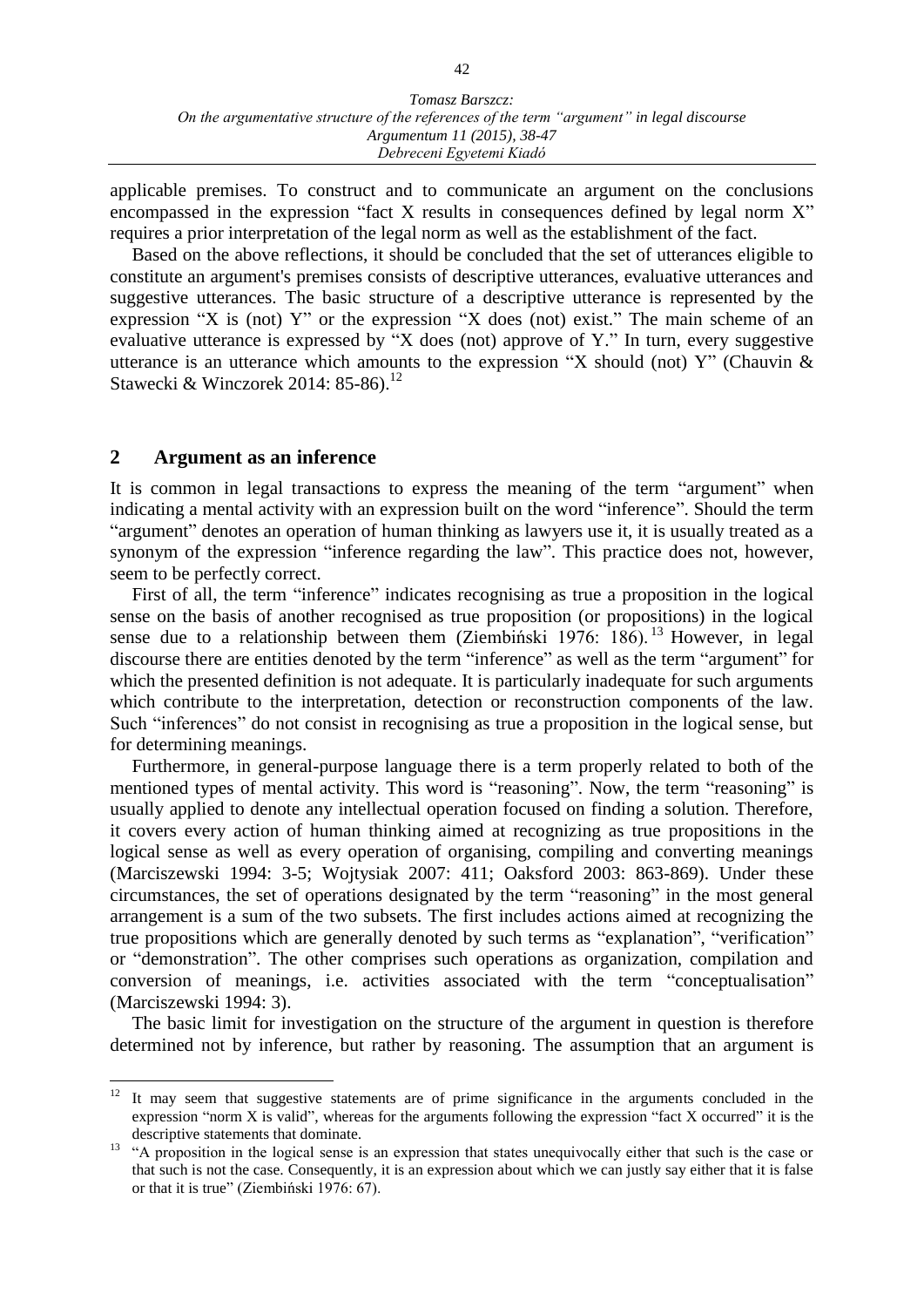reasoning (not merely an inference) does not constitute, however, a sufficient point of departure. Now, one who has in mind an argument as reasoning does not mean a mental activity as such, but rather a rule (a directive) which this activity should follow. The argument is a rule for reasoning.

Rules of reasoning indicated by the term "argument" are arranged in a different manner in jurisprudence. Disputes do not concern, however, the quantity of a division's subsets or expressions by means of which each subset is denominated, but rather relate to the categorization of some of these rules to an individual subset. Thus, almost every arrangement of arguments embraces: 1) a set of directives of interpretation,<sup>14</sup> 2) a set of conflict rules,<sup>15</sup> 3) a set of rules of legal inference,  $^{16}$  4) a set of legal norms,  $^{17}$  as well as 5) a set of legal topies.<sup>18</sup> There is no consensus on what is exactly included in the individual subsets. In particular, a rule included into the set of legal topies by one researcher is often considered a rule of legal inference by another, while yet another indicates that it is a part of the set of the interpretation's directives.<sup>19</sup>

The above-presented arguments are mostly verbalized to descriptive maxims in legal discourse. Nevertheless, the linguistic formulation does not disturb participants of the discourse in understanding them as indications of a certain way of behaving. For example, the legal topic represented by the expression "*Iura novit curia*" is conceived as the prohibition of admitting evidence in support of the binding force of the legal norm. In turn, the expression "the burden of proving a fact lies on the person who draws legal effects from that fact."\*\*\*" (i.e. article 6 of the Polish Civil Code) is conceived as the legal norm that constitutes the order of establishing affirmative proofs for the maintained circumstances. The consequence of this fact is that the arguments serve as suggestive utterances in legal discourse. Hence, the basic

 $\overline{a}$ 

<sup>14</sup> A directive of interpretation is a rule that serves one of these three functions: a) it defines the meaning of expressions occurring in provisions of the law; e.g. "identical terms have the same meanings" or "the interpretation of the law does not cause gaps in the law"; (b) it identifies the order of employing the rules serving the function described in a); e.g. "rules of the linguistic interpretation of the law are applicable first and foremost" and c) it facilitates a selection of a meaning in situations where interpreted expressions become ambiguous in a legal text upon employing the same rules which serve functions a) and b); e.g. "the intensive interpretation of provisions of criminal law is prohibited" (Pulka 2010: 254-255; Morawski 2002: 85, 145, 189, 243).

<sup>&</sup>lt;sup>15</sup> A conflict rule is a rule that serves to determine which of the various interpreted legal norms which apply in a given case should be a point of reference for determining the legal effects resulting from this case; e.g. "*Lex specialis derogat legi generali*"; "*Lex posterior derogat legi priori*" (Bator 2010: 188-190; Morawski 2002: 347-252).

<sup>&</sup>lt;sup>16</sup> A rule of legal inference is a rule that serves to determine the existence (applicability) of a legal norm in view of the fact that there is at least one different legal norm; e.g. "If there is a norm in virtue of which it is prohibited to do something less, there is also a norm in virtue of which is it prohibited to do something more" (Gromski 2010: 273-274; Morawski 2002: 389).

<sup>&</sup>lt;sup>17</sup> In the broadest sense, a legal norm may be defined as a pattern of conduct directed at a generic entity, established or officially recognized by a competent (superior) authority (in particular a national authority) and made effective by way of enforcement (Ziembiński 1976: 126-130).

<sup>18</sup> A legal topic usually denotes a rule which is commonly known and acknowledged by persons who contribute to creating a legal culture; e.g. "In dubio pro reo iudicandum est," "Impossibilium nulla obligatio"; "Not knowing the law is harmful" (Stelmach & Brożek 2006: 155, 162-163; Perelman 1976: 88-94; Struck 1971: 20-34).

<sup>&</sup>lt;sup>19</sup> For example, the directive "*Lex posterior derogat legi priori*" is understood by Gerhard Struck and also by Chaim Perelman as a legal topic (Struck 1971: 20-21; Perelman 1976: 88). Nevertheless, according to Lech Morawski, this directive is a fundamentally conflicting rule (2002: 347-348).

<sup>20</sup> "Ciężar udowodnienia faktu spoczywa na osobie wywodzącej z tego faktu skutki prawne."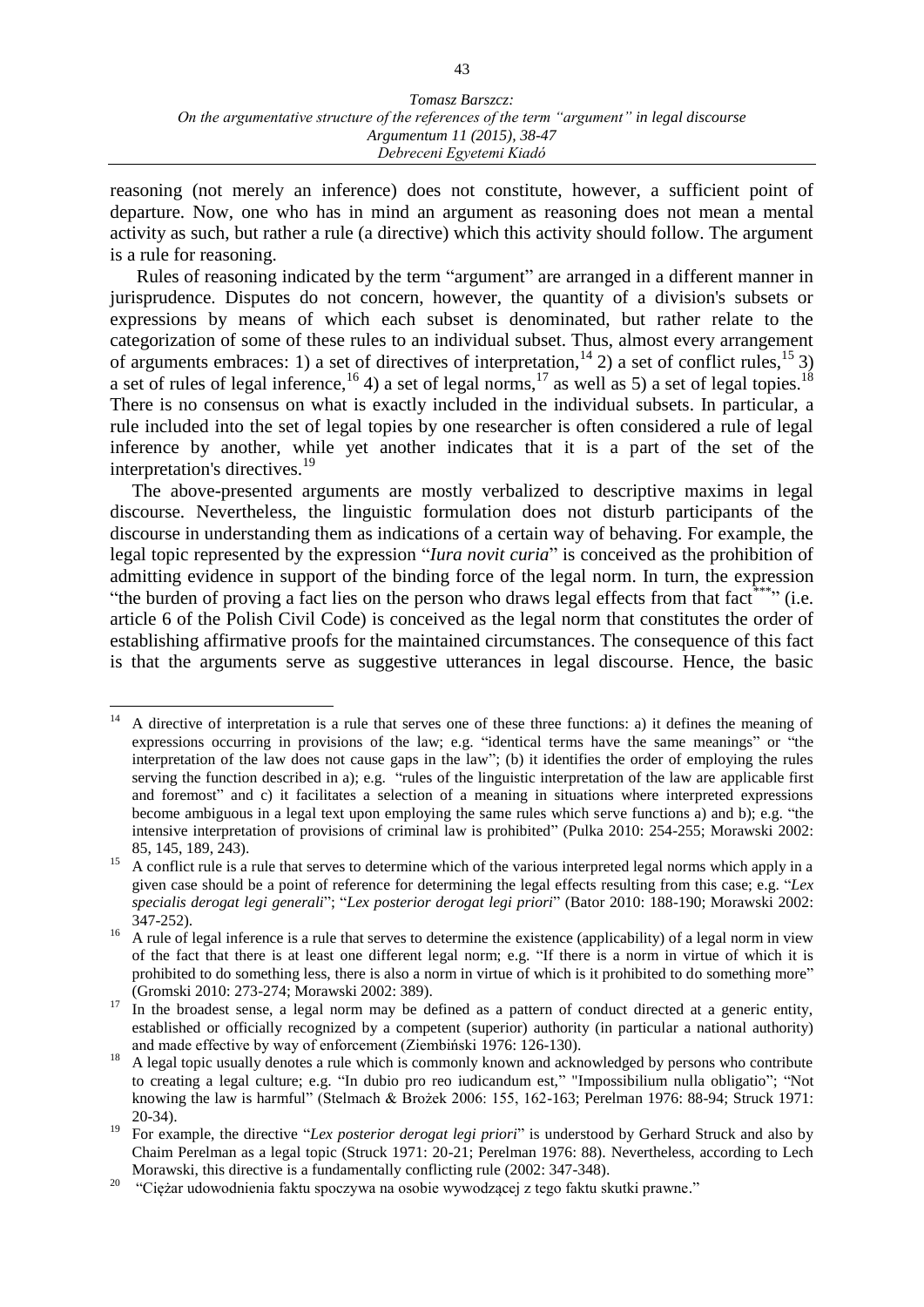structure of such an argument needs to be encapsulated into the expression "X should (not) Y."

The question now arises: what does the argument treated as a rule of reasoning (or as suggestive utterance) serve for? It is sufficient to ascertain that each of them points to the specific conditions or standards of proper resolutions for the issues discussed (Lewandowski 2013: 113; Stelmach 2003: 22-24).<sup>21</sup> The word "sufficient" have been used because such an answer reveals a relationship between an argument discussed in the previous section and the last characterised argument. Thus, the expression "the issues discussed" in regard to a legal discourse should encompass all and only issues which may appear exclusively in the application of the law. And if an activity of this kind covers the decisions concerning the interpretation of a legal norm, the decisions concerning the facts of the case and also the decision that interpreted a legal norm are applicable in the given case, then each of the issues discussed in a legal discourse belongs to one of three sets. The most operative determining of the first is given by the expression "is legal norm X valid?" The second set is adequately defined by the expression "did fact X occur?" In turn, the best wording for the third set is "does fact X result in consequences defined by legal norm X?" This arrangement implies the conclusion that the argument-rule of reasoning is suitable for constituting the "core" of the argument-complex of utterances in a legal discourse. Every such rule is adequate for determining the content and alignment of the premises of the argument with respect to each other as well as to the conclusion of the argument.<sup>22</sup>

## **3 Conclusion**

 $\overline{a}$ 

The term "argument" with respect to a legal discourse is employed for determining entities of two types. It is used to indicate certain complexes of utterances and also to mark certain rules of reasoning.

The most important structure of every complex of utterances denoted by the word "argument" is a sum of two sets. The first is a single element set composed of utterances with respect to which the audience is expected to form its approval. The other contains a minimum of one utterance which is presented to the audience to trigger a change in this approval.

An utterance which constitutes the first set is called "the conclusion of the argument". Such an utterance comprises a finite string of words with a certain meaning encompassed in one of the three expressions: (a) "legal norm X is valid", b) "fact X occurred", or c) "fact X results in consequences defined under legal norm X". Each utterance of the second set is defined by "the premise of the argument" and always serves either to state the existence of something, to express an evaluation of something or to suggest a way of conduct. The structure of premises that pronounce the existence has a shape represented by the expression "X is (not) Y" or by the expression "X does (not) exist." Premises which express an evaluation fulfil the expression "X does (not) approve of Y." Finally, the structure of premises that serve to suggest is expressed by "X should (not) Y."

Proper resolutions should be chiefly understood as resolutions acceptable in a particular legal culture.

<sup>&</sup>lt;sup>22</sup> Two remarks are also worth noting. First, there are no contra-indications for the argument-rule of reasoning to appear as a premise of the argument-complex of utterances. Second, there is no specific class of rules of reasoning which would be entirely and directly rejected from use in the legal discourse. For example, see the statements of the National Appeal Chamber (KIO 1921/12) or the European Court of Human Rights (20981/10) about metaphor.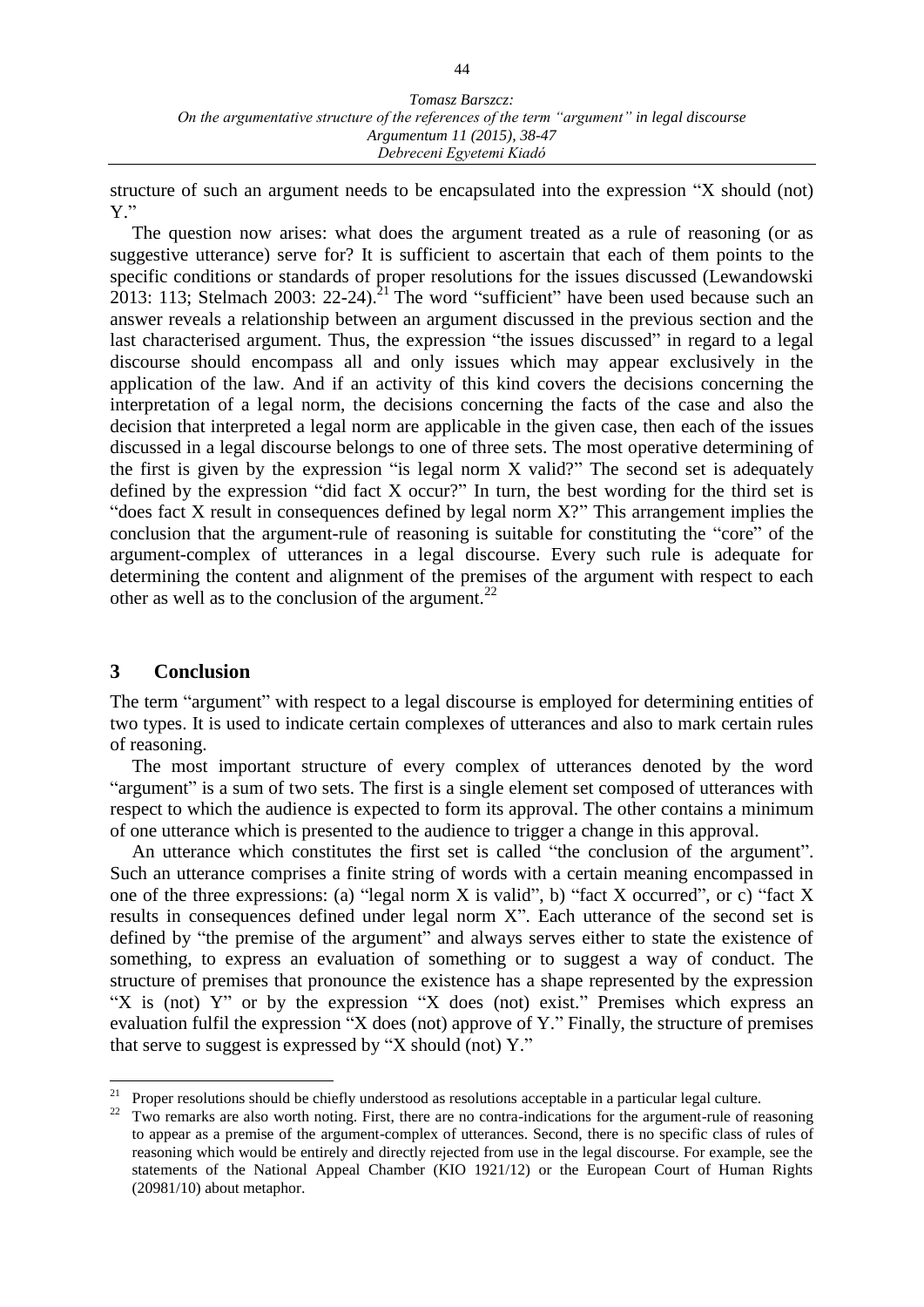#### *Tomasz Barszcz: On the argumentative structure of the references of the term "argument" in legal discourse Argumentum 11 (2015), 38-47 Debreceni Egyetemi Kiadó*

An argument considered to be a complex of a conclusion and premises is organised according to one or more rules of reasoning. The term "organised" means that content as well as mutual alignment of premises and conclusions is determined by at last given rule of reasoning. There a two types of such rules. Thus, each of the rules that governs an argumentative expression is either a logical principle (i.e. is based on the relation of entailment) or a rule which reveals to the audience that it is reasonable to approve of the conclusion. In regards to the second type, the audience sees the reasonability of approving of a conclusion in virtue of such rules that constitute the specific conditions or standards of proper resolutions for the issues discussed.

The rules that arrange conditions or proper resolutions for the issues discussed are also, i.e. aside from the described usage in respect to the complex of utterances, denoted by the term "argument" in a legal discourse.<sup>23</sup> Arguments of this kind, if they are verbalised, most often have a linguistic form of descriptive utterances. Nevertheless, they are always regarded as suggestions for conduct. As a result, their structure can be encapsulated in the scheme "X should (not) Y."

## **References**

- Bator A. (2010): *Reguły kolizyjne*. In: Bator, A. (ed.): *Wprowadzenie do nauk prawnych. Leksykon tematyczny*. Warszawa: LexisNexis, 188-190.
- Brożek, B. (2008): Analogy in Legal Discourse, *Archiv für Rechts- und Sozialphilosophie*, 2. 188-201.
- Chauvin, T., Stawecki, T. & Winczorek, P. (2014): *Wstęp do prawoznawstwa*. Warszawa: CH Beck.
- Decision of Constitutional Tribunal of 12 March 2014 on Ts 127/12 (http://otk.trybunal.gov.pl/orzeczenia/otk.htm [20 January 2015].
- Decision of Supreme Administrative Court of 13 November 2014 r. on I FZ 366/14, http://orzeczenia.nsa.gov.pl/doc/211B88DEE3 [20 January 2015].
- Gromski W. (2010): Decyzyjny model stosowania prawa. In: Bator, A. (ed.): *Wprowadzenie do nauk prawnych. Leksykon tematyczny*. Warszawa: LexisNexis, 300-302.
- Gromski W. (2010): Subsumcja. In: Bator, A. (ed.): *Wprowadzenie do nauk prawnych. Leksykon tematyczny*. Warszawa: LexisNexis, 320-321.
- Gromski W. (2010): Wnioskowanie prawnicze a wykładnia prawa. In: Bator, A. (ed.): *Wprowadzenie do nauk prawnych. Leksykon tematyczny*. Warszawa: LexisNexis, 273-274.
- Hofmański, P. & Zabłocki, S. (2006): *Elementy metodyki pracy sędziego w sprawach karnych*. Warszawa: Wolters Kluwer.

Jabłońska-Bonca, J. (2003): *Prawnik a sztuka negocjacji i retoryki.* Warszawa: LexisNexis.

 $23\,$ It must be stressed that rules-arguments function in a different manner in a legal discourse. They also have a diverse importance (notably: a diverse binding force) for its participants. A function of a particular rule as well as its significance specifically rests upon conceiving this rule either as a legal norm, as a directive of interpretation, as a conflict rule, as a rule of legal inference, or as a legal topic. Considerations concerning these questions are beyond the frames of the article.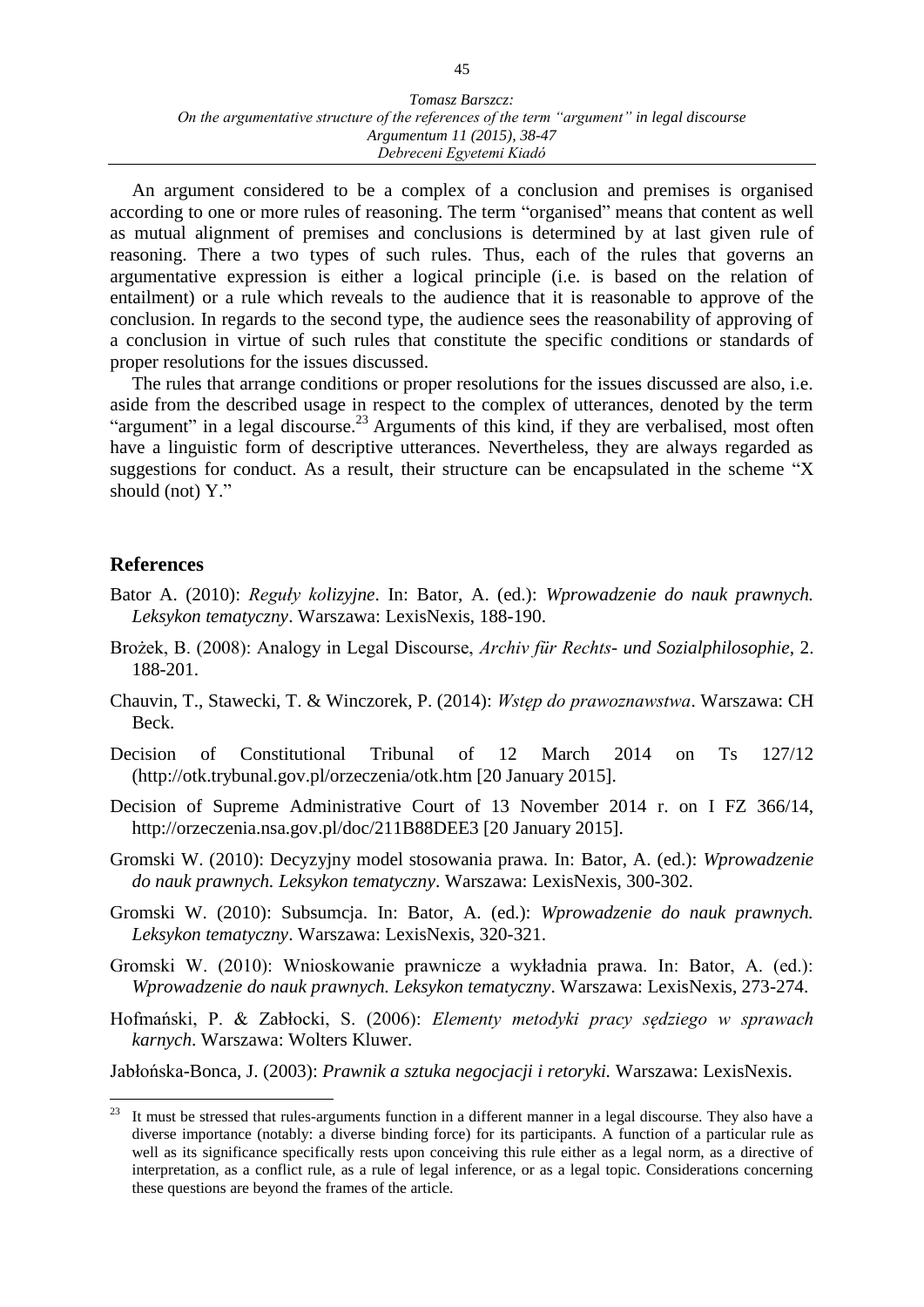- Judgement of European Court of Human Rights of 19 September 2008 on 9174/02, http://hudoc.echr.coe.int/sites/eng/pages/search.aspx?i=001-88429 [20 January 2015].
- Judgement of European Court of Human Rights of 19 July 2013 on 19010/07, http://hudoc.echr.coe.int/sites/eng/pages/search.aspx?i=001-116735 [20 January 2015].
- Judgement of European Court of Human Rights of 17 April 2014 on 20981/10, http://hudoc.echr.coe.int/sites/eng/Pages/search.aspx#{"fulltext":["20981/10"],"languageis ocode":["ENG"],"documentcollectionid2":["JUDGMENTS"],"itemid":["001-142424"]} [20 January 2015].
- Judgement of National Appeal Chamber of 21 September 2012 on KIO 1921/12, ftp://ftp.uzp.gov.pl/KIO/Wyroki/2012\_1921.pdf [20 January 2015].
- Judgement of Supreme Court of 10 April 2014 on II OSK 2713/12, http://orzeczenia.nsa.gov.pl/doc/35693382FC [20 January 2015].
- Judgement of Supreme Court of 4 September 2014 on I PK 7/14, http://www.sn.pl/Sites/orzecznictwo/Orzeczenia3/I%20PK%207-14-1.pdf [20 January 2015].
- Korolko, M. (1990): *Sztuka retoryki. Przewodnik encyklopedyczny.* Warszawa: Wiedza Powszechna.
- Kość, A. (2002): The Binging Force of Law in the Light of the Contemporary Philosophy of Law, *Review of Comparative Law*, VIII, 67-78.
- Lewandowski, S. (2013): *Retoryczne i logiczne podstawy argumentacji prawniczej.* Warszawa: LexisNexis.
- Marciszewski, W. (1994): *Sztuka rozumowania w świetle logiki.* Warszawa: Aleph.
- Murphy, J. & Coleman, J. (1984): *The Philosophy of Law. An Introduction to Jurisprudence*. New Jersey: Rowman & Allanheld.
- Morawski, J. (2002): *Wykładnia w orzecznictwie sądów. Komentarz*. Toruń: Dom Organizatora.
- Oaksford, M. (2003): Reasoning. In: Nadel, L. (ed): *Encyclopedia of Cognitive Science*. London, Tokio, New York: Nature Publishing Group, V.3, 863-869.
- Perelman, Ch. (1966): Judical Reasoning, *Israel Law Reviev*, 1.3, 374-375.
- Perelman, Ch. (2002): *L'empire rhétorique: rhétorique et argumentation*. Paris: Vrin Bibliothèque des Textes Philosophiques.
- Perelman, Ch. (1976): *Logique juridique. Nouvelle rhétorique*. Paris: Dalloz.
- Pokol, B. (2001): *The Concept of Law*. Budapest: Rejtjel Edition.
- Pulka, Z. (2010): Argumentacja prawnicza. In: Bator, A. (ed.): *Wprowadzenie do nauk prawnych. Leksykon tematyczny*. Warszawa: LexisNexis, 244-249.
- Pulka, Z. (2010): Dyrektywy interpretacyjne. In: Bator, A. (ed.): *Wprowadzenie do nauk prawnych. Leksykon tematyczny*. Warszawa: LexisNexis, 254-255.